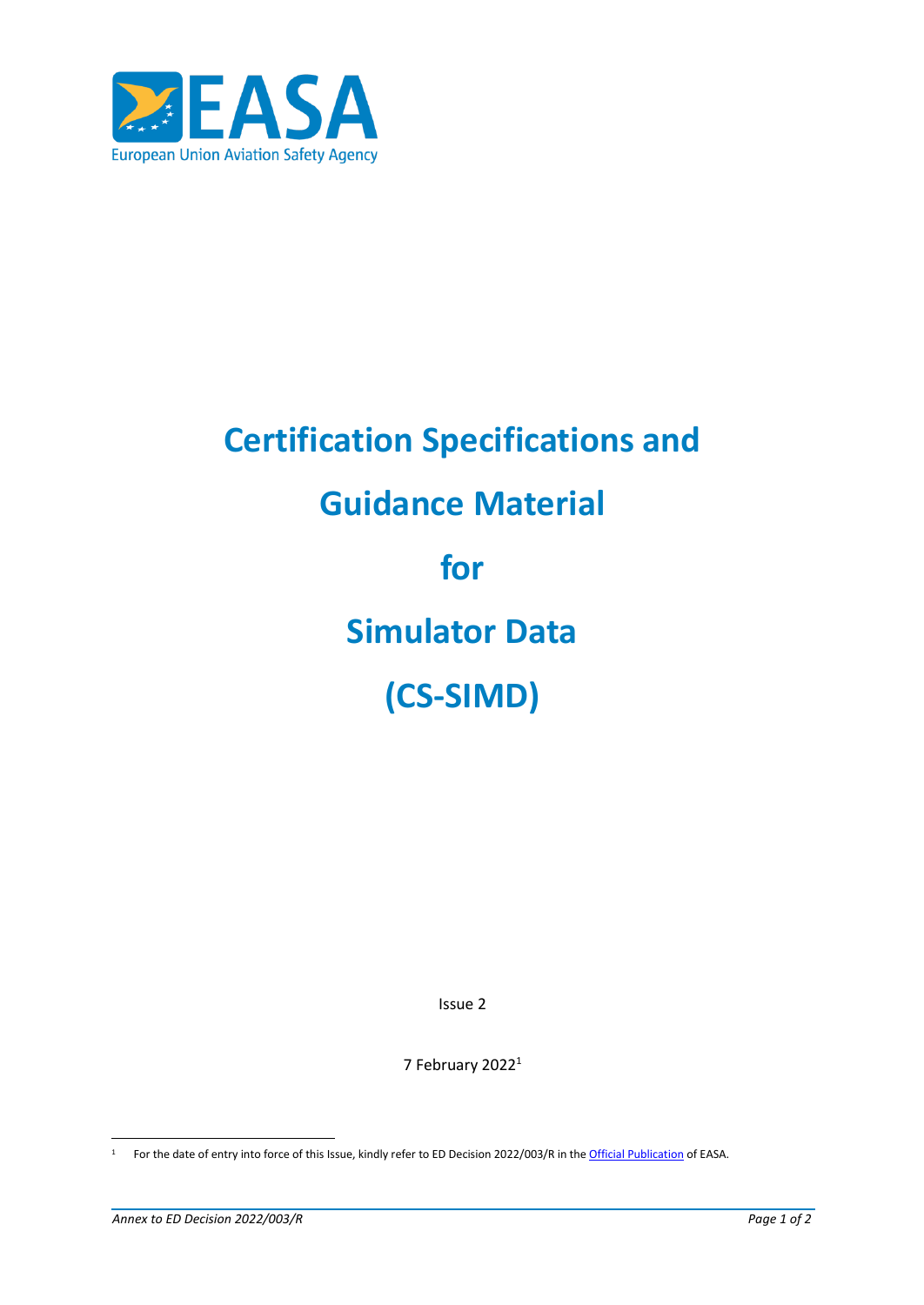## **TABLE OF CONTENTS**

<span id="page-1-0"></span>

| SUBPART B - DETERMINATION OF SCOPE OF VALIDATION SOURCE                  |  |
|--------------------------------------------------------------------------|--|
|                                                                          |  |
| CS SIMD.200 Determination of the scope of the validation source data 8   |  |
| GM1 SIMD.200 Substantiation of the scope of the validation source data 8 |  |
|                                                                          |  |
|                                                                          |  |
| GM4 SIMD.200 Engineering simulator/simulation validation data  12        |  |
| GM5 SIMD.200 Determination of the scope of the validation source data 12 |  |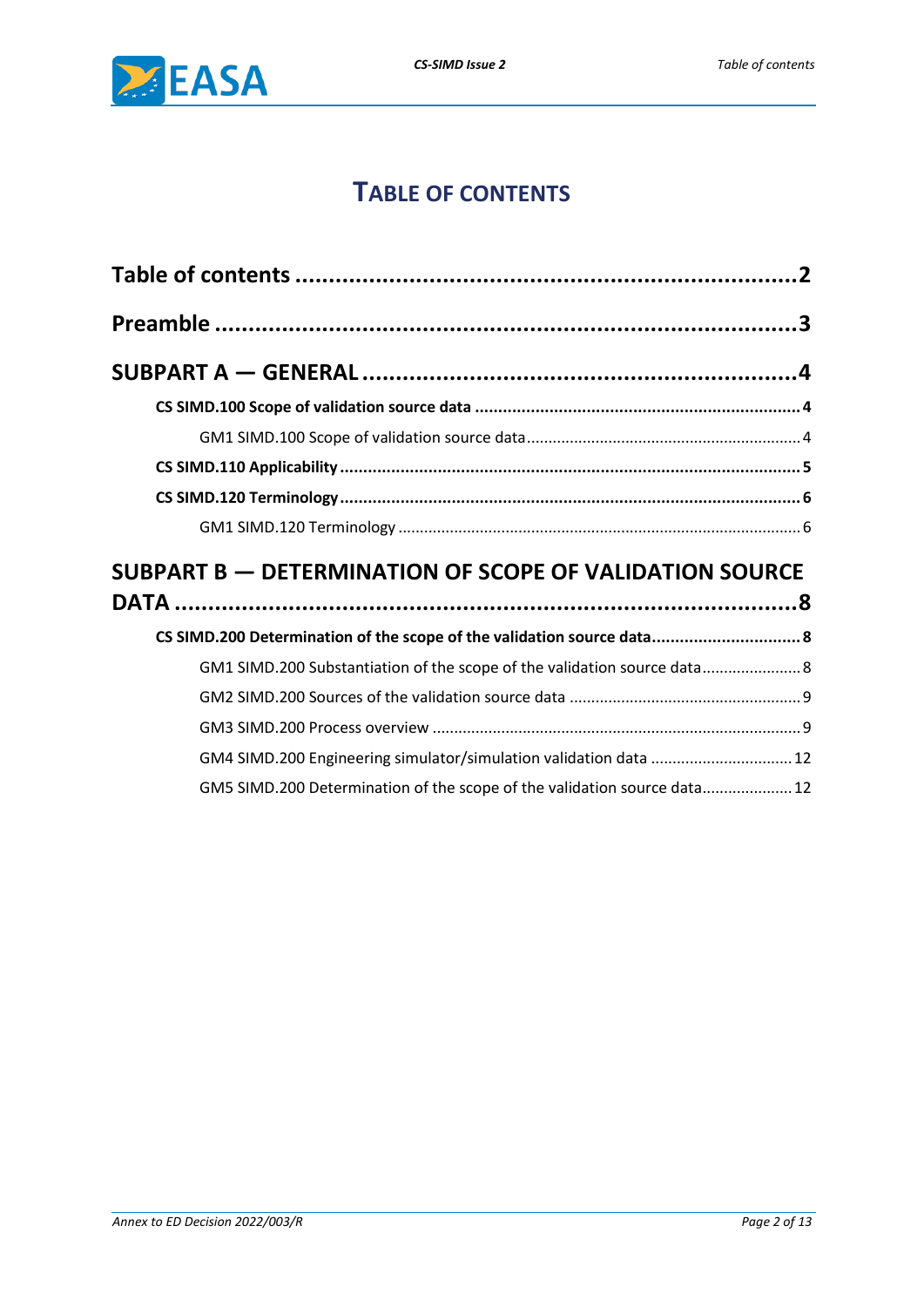<span id="page-2-0"></span>

## **PREAMBLE**

*ED Decision 2022/003/R*

#### **CS-SIMD Issue 2**

The following is a list of paragraphs affected by this amendment:

| CS SIMD.100         | Amended (NPA 2021-03) |
|---------------------|-----------------------|
| <b>GM1 SIMD.100</b> | Amended (NPA 2021-03) |
| CS SIMD.110         | Amended (NPA 2021-03) |
| CS SIMD.120         | <b>Deleted</b>        |
| <b>GM1 SIMD.120</b> | <b>Deleted</b>        |
| CS SIMD.130         | Amended (NPA 2021-03) |
| <b>GM1 SIMD.130</b> | Amended (NPA 2021-03) |
| CS SIMD.200         | Amended (NPA 2021-03) |
| <b>GM1 SIMD.200</b> | Amended (NPA 2021-03) |
| <b>GM2 SIMD.200</b> | Amended (NPA 2021-03) |
| <b>GM3 SIMD.200</b> | Added (NPA 2021-03)   |
| <b>GM4 SIMD.200</b> | Amended (NPA 2021-03) |
| <b>GM5 SIMD.200</b> | Amended (NPA 2021-03) |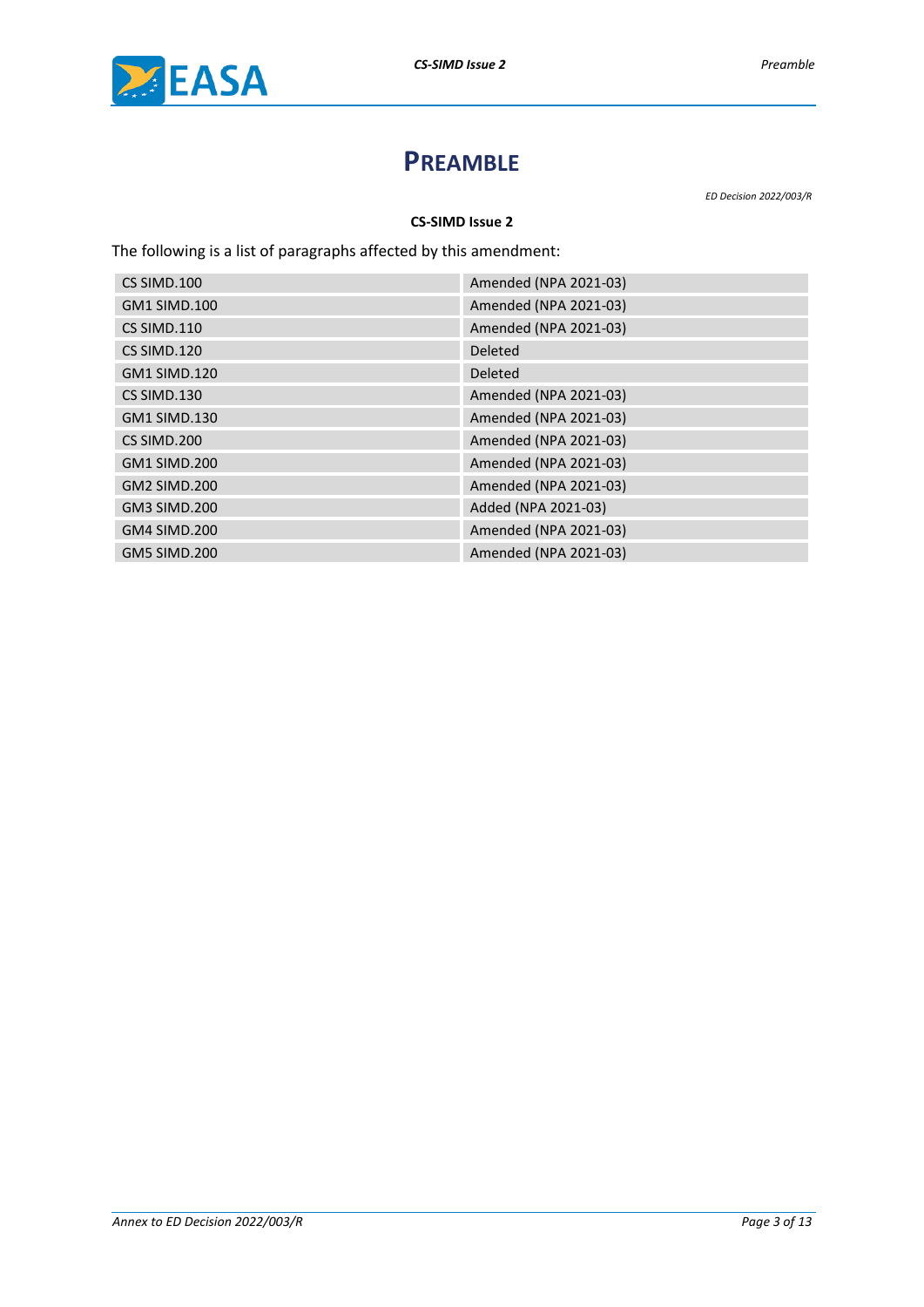<span id="page-3-0"></span>

## **SUBPART A — GENERAL**

#### <span id="page-3-1"></span>**CS SIMD.100 Scope of validation source data**

The Certification Specifications for Simulator Data contain the scope of:

- (a) the validation source data (VSD) to support the objective qualification of aeroplane flight simulation training devices (FSTDs) associated with the pilot type rating training, or the provisional VSD to support their interim qualification, including additional features as requested by the applicant;
- (b) the VSD to support the objective qualification of helicopter FSTDs associated with the pilot type rating training, or the provisional VSD to support their interim qualification, including additional features as requested by the applicant; and
- (c) the VSD to support the objective qualification of other categories of aircraft FSTDs associated with the pilot type rating training, or the provisional VSD to support their interim qualification, including additional features as requested by the applicant when special conditions are established based on ORA.FSTD.210(a)(3) and ARA.FSTD.100(c) of Regulation (EU) No 1178/2011 (the 'Aircrew Regulation'). Other categories of aircraft FSTDs are those where current CS-FSTD documents are not relevant or cannot entirely be used, like for eVTOL and airships.

<span id="page-3-2"></span>[Issue No: SIMD/2]

#### **GM1 SIMD.100 Scope of validation source data**

- (a) The 'additional features' as mentioned in CS [SIMD.100](#page-4-0) may be composed of the applicant's additional requirements along with the Certification Specifications for Flight Simulator Training Devices (CS-FSTD) requirements. These may consist of additional data to support tests other than the objective validation tests required for the qualification of the FSTD. For example, data to support:
	- specific aircraft operation profiles (e.g. steep approaches); or
	- validation source data (VSD) from the Certification Specifications for Flight Crew Data (CS-FCD) requirements related to training areas of special emphasis (TASE), impacting the specification of the FSTD; this may be the case for particular aircraft systems or manoeuvres in normal or abnormal conditions that require specific skills to be trained (e.g. use of specific aircraft systems, application of specific procedures in case of systems malfunctions, degraded control laws, etc.); or
	- reference to installed equipment; or
	- specific aircraft configurations (e.g. the avionics configuration and capability or the navigation software configuration and specific features).

The data provider should define objective tests in relation to the additional features that are needed to be demonstrated on the FSTD and discuss the conditions for those tests with EASA as soon as the need for those tests is identified.

If data that does not come from an aircraft type certificate (TC) applicant/holder but from an organisation that holds an EASA supplemental type certificate (STC) (see GM2 [SIMD.200\)](#page-8-0) is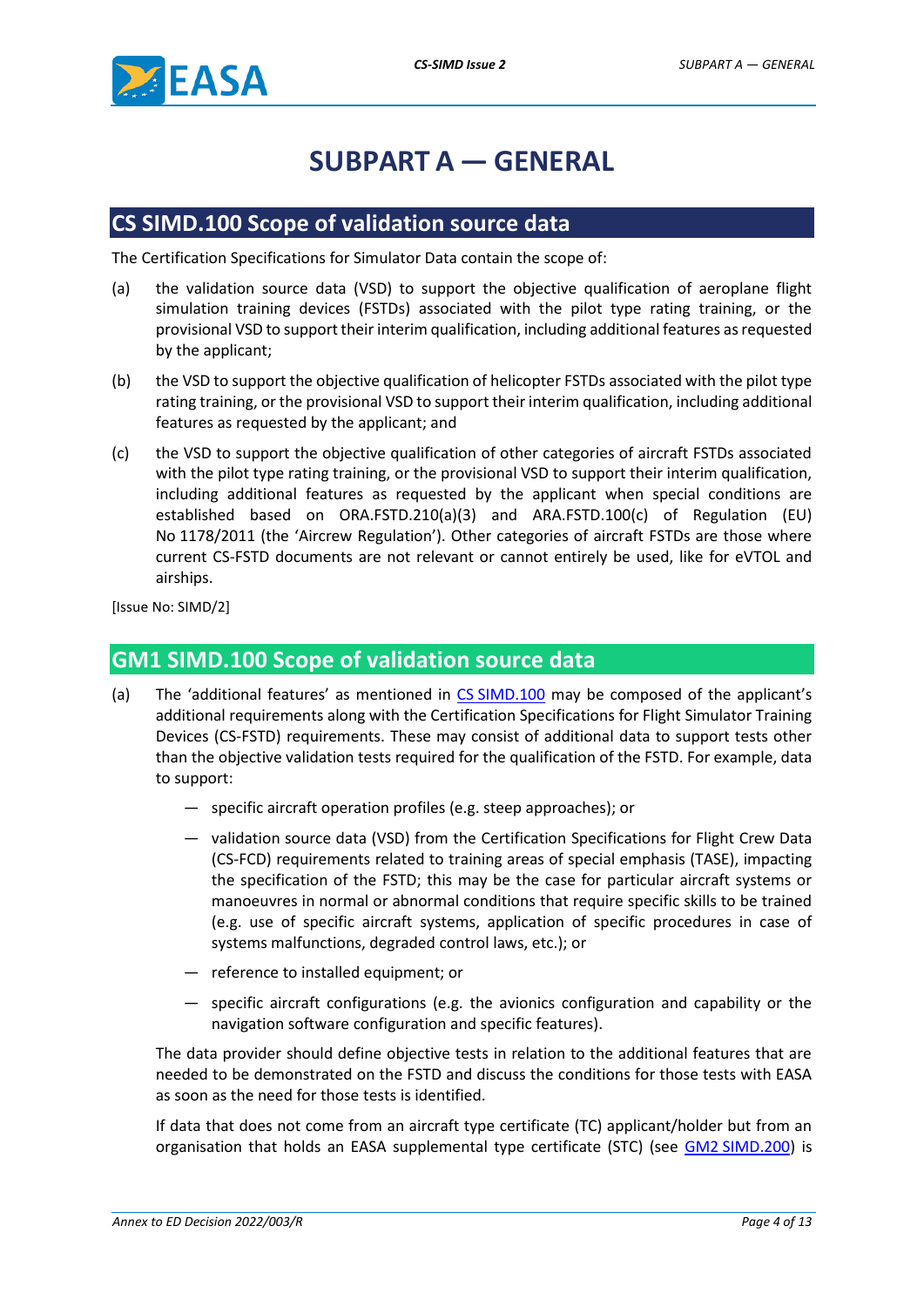

used, the 'additional features' that are included by that organisation should contain at least those already identified by the TC applicant/holder.

(b) The scope of the VSD is to be included in the validation data roadmap (VDR). CS [SIMD.200](#page-7-1) and GM5 [SIMD.200](#page-11-1) provide further guidance material, thus becoming part of the TC or STC.

The scope of the VSD should be technically verified by the EASA(see explanatory diagram below and [GM3 SIMD.200\)](#page-8-1).



Point  $(1)$ : see GM2 [SIMD.200](#page-8-0) for details related to the TC applicant.

Point (2): see GM1 [SIMD.120](#page-5-1) for details related to the VSD.

Point (3): see GM5 [SIMD.200](#page-11-1) for details related to the VDR.

Point ④: EASA is responsible for the technical verification of compliance against CS-SIMD. If a national aviation authority (NAA) is the competent authority for the evaluation of the FSTD, that NAA may support EASA in the technical verification.

The definition of 'competent authority' is included in ORA.GEN.105 of Regulation (EU) No 1178/2011 (the 'Aircrew Regulation').

Point  $(5)$ : see  $GM3$  SIMD.200. If and when applicable, the technical verifications include, for example, the following elements at the data provider's level:

- the implemented processes;
- the simulator data production and processing plan (in relation to the aircraft certification process);
- the simulation methods;
- the simulation itself;
- the models that are established by the data provider;
- the capability to produce the validation data (VD) and the content of the VDR; and
- the configuration control process during the life cycle of the aircraft (e.g., changes to the avionics, flight control laws, etc.).

<span id="page-4-0"></span>[Issue No: SIMD/2]

#### **CS SIMD.110 Applicability**

- (a) These certification specifications apply to all aircraft type certificate (TC) applicants for which the pilot type rating training makes use of the following qualified devices:
	- (1) for aeroplanes: type-specific FSTDs that are qualified in accordance with CS-FSTD(A)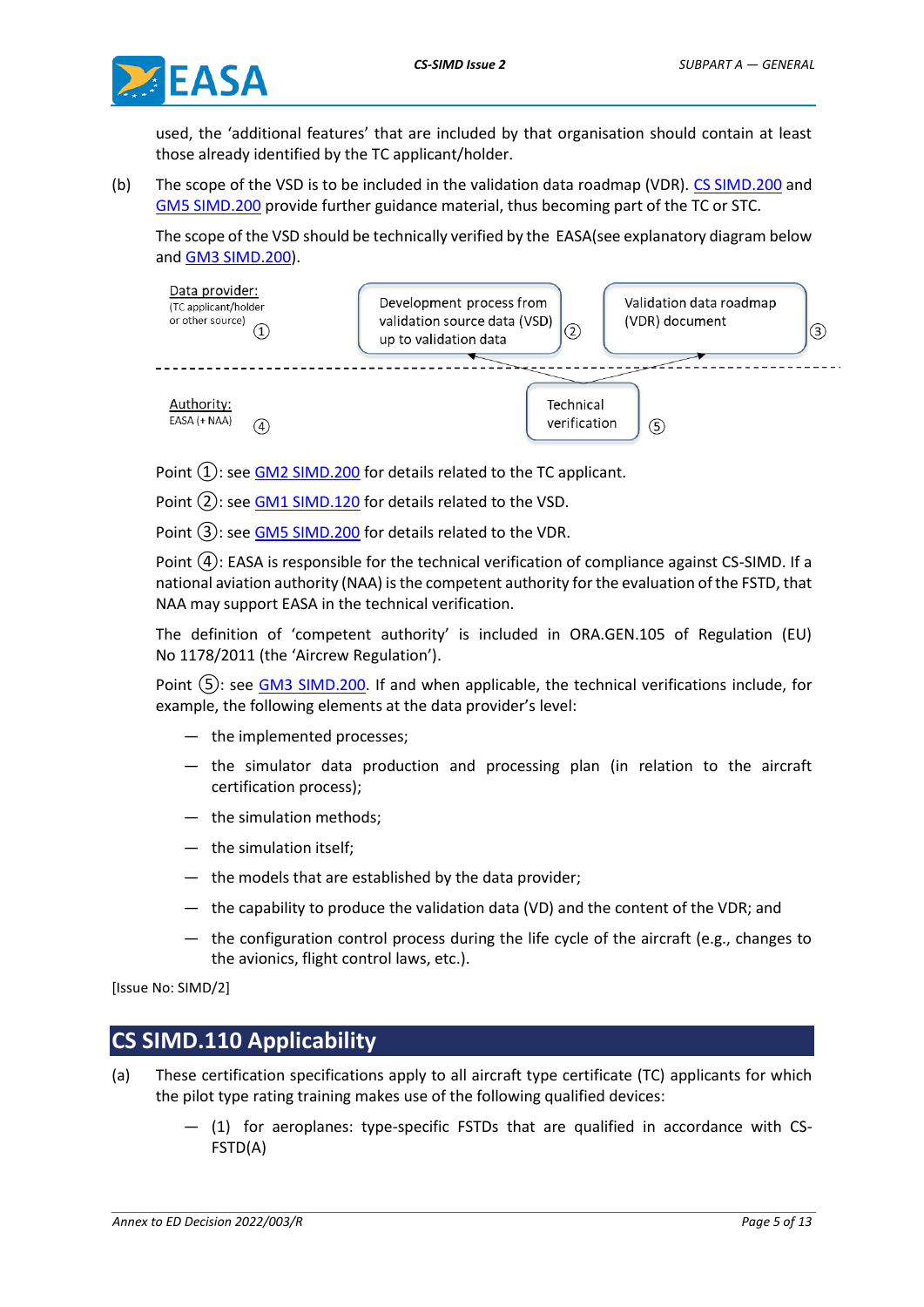

- (2) for helicopters: type-specific FSTDs that are qualified in accordance with CS-FSTD(H);
- (b) These certification specifications apply to other categories of aircraft when special conditions are established based on ORA.FSTD.210(a)(3) 'Qualification basis of Regulation (EU) No 1178/2011 (the 'Aircrew Regulation').
- (c) These certification specifications apply also to applicants for the approval of changes to an already approved validation data roadmap (VDR).

<span id="page-5-0"></span>[Issue No: SIMD/2]

#### **CS SIMD.120 Terminology**

For the purpose of these certification specifications, the following definitions apply:

Validation source data (VSD) means the aircraft reference data that is composed of ground and flight test data, as well as engineering data, which is used to objectively confirm that the FSTD reflects the static as well as the dynamic handling and performance characteristics of the aircraft and its relevant systems.

Validation data (VD) means the VSD subset that is to be used as the reference data during the qualification of the flight simulation training devices (FSTDs).

<span id="page-5-1"></span>[Issue No: SIMD/2]

#### **GM1 SIMD.120 Terminology**

The diagram below describes the flow of data from the validation source data (VSD) to the master qualification test guide (MQTG) of the FSTD. It illustrates the importance of the VSD. The definition of scope of the VSD builds the 'validation data roadmap (VDR)':



The origin and the content of the VSD include, but are not limited to:

— ground test data,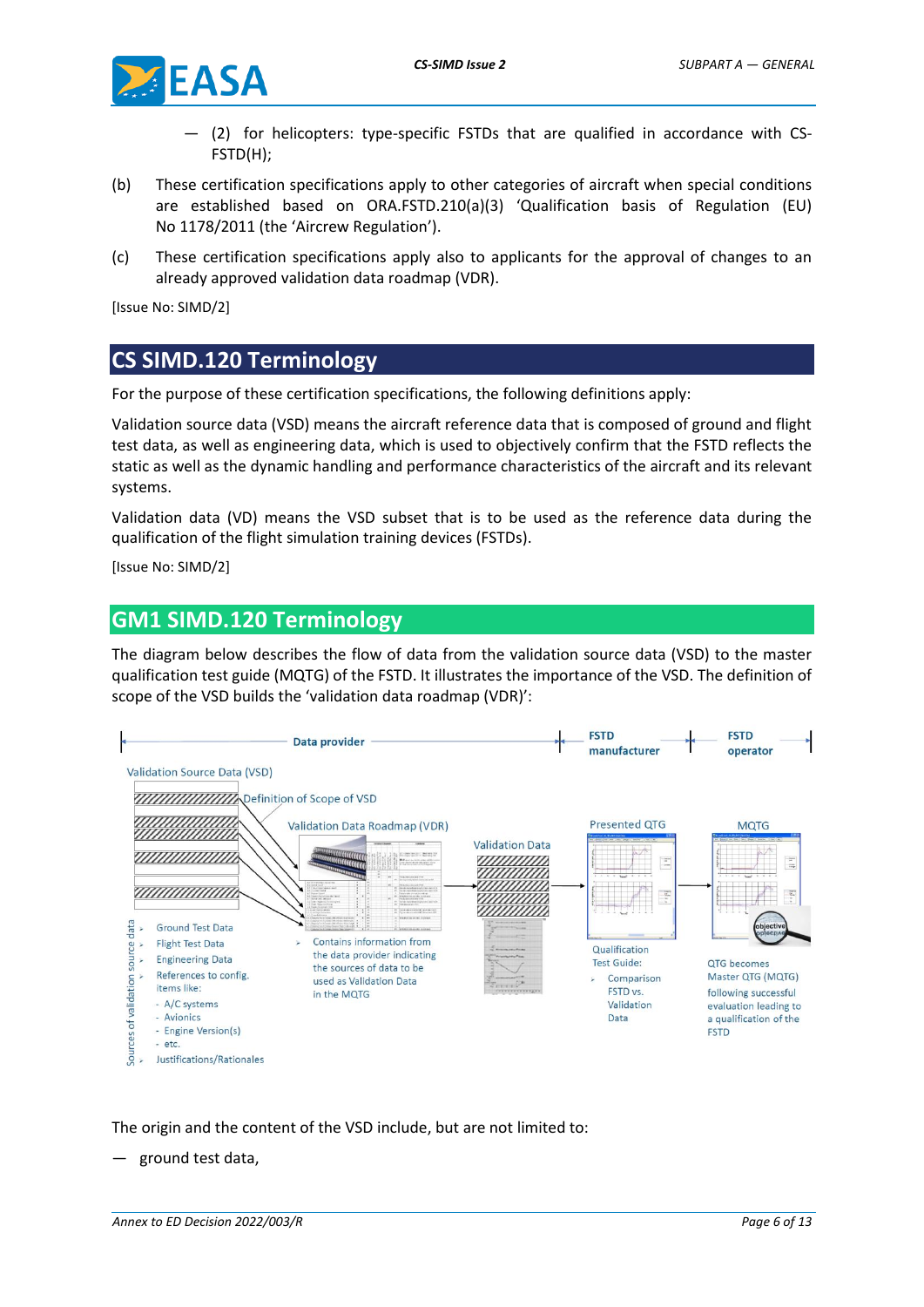

- flight test data,
- engineering simulator data, and
- rationales and justifications.

They should ensure that all the initial and test conditions as described in CS-FSTD(A) or (H) are met (e.g. weights, center of gravity (CG), flap settings) and the required information (e.g. the limiting conditions weight, altitude or temperature (WAT), symmetrical aircraft behaviour, yaw damper setting, etc.) is provided.

The VSD should be the reference data for all the validation tests of the FSTD, as described in CS-FSTD(A) or (H) ('Table of FSTD validation tests') or in the applicable special conditions, as required. While Chapters 1 (Performance) and 2 (Handling Qualities) of the Table of FSTD validation tests are widely based on aircraft reference data, Chapters 3 (Motion System), 4 (Visual System), and 5 (Sound Systems) should also be taken into consideration. For example, the VSD may include information related to the position of the pilot eye and the cockpit cut-off angle (visual ground segment test), information related to the computation of the transport delay or latency tests, vibration and sound reference data, etc.

The VSD should include all aspects of the objective validation regardless of the possible technological solutions to be used in the FSTD such as simulated versus stimulated equipment (typical areas subject to this consideration are flight controls, avionics and head-up display (HUD) response time, etc.).

In addition, other items to be taken into consideration are the 'additional features', as indicated in GM1 [SIMD.100.](#page-3-2)

Finally, each element included in the VSD should include details of the versions of configuration items such as:

- the aircraft (A/C) systems,
- the avionics suite/avionics computers,
- the engine version(s)/the full-authority digital engine control (FADEC), and
- others.

CS-FSTD(A), CS-FSTD(H), and CS-FCD contain additional terminology and abbreviations of terms. [Issue No: SIMD/2]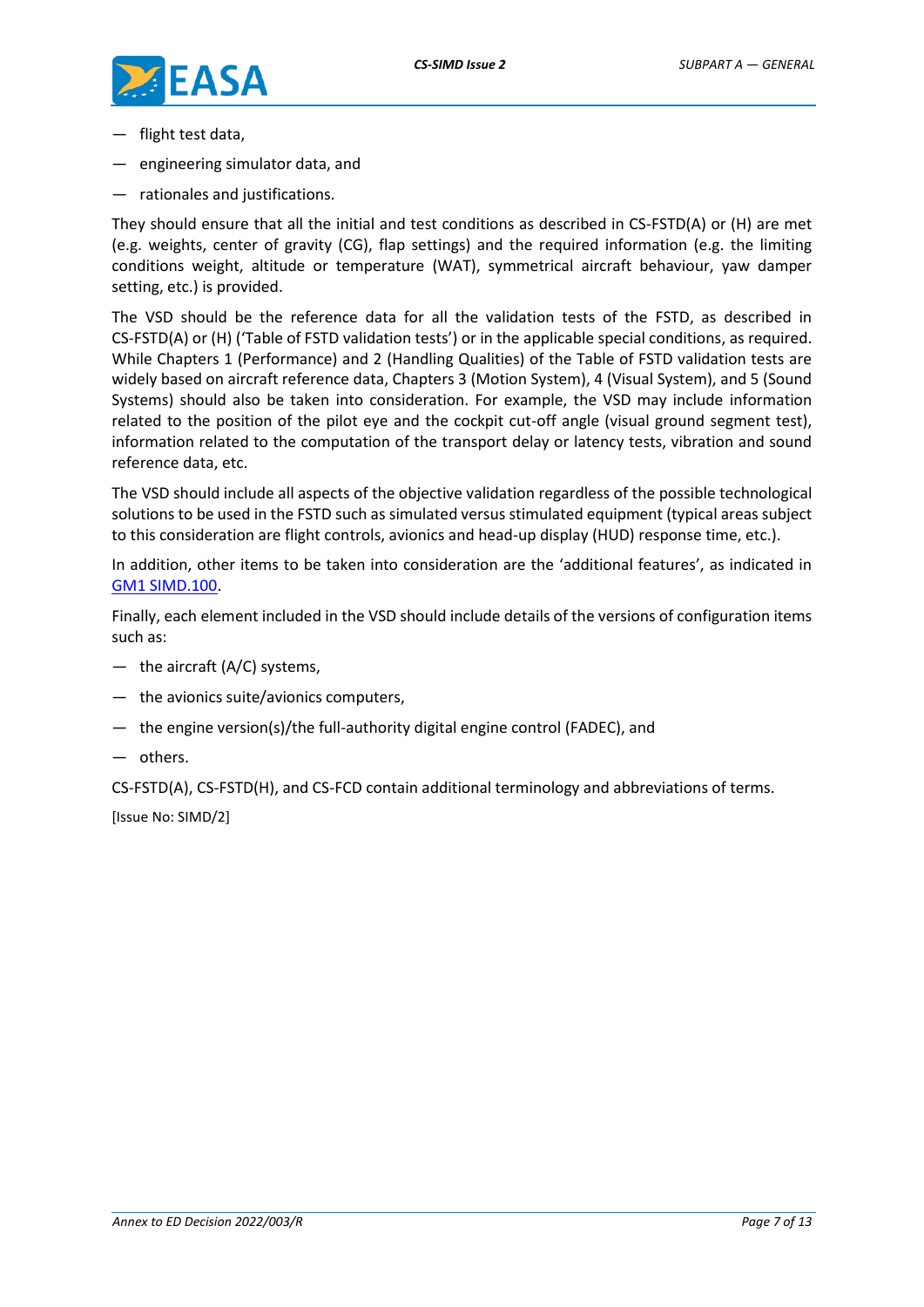

# <span id="page-7-0"></span>**SUBPART B — DETERMINATION OF SCOPE OF VALIDATION SOURCE DATA**

#### <span id="page-7-1"></span>**CS SIMD.200 Determination of the scope of the validation source data**

- (a) The determination of the scope of the validation source data is based on:
	- (1) the applicable certification specifications from CS-FSTD(A) or (H) or the applicable special conditions; and
	- (2) any additional specification that results from the additional features selected by the applicant or arises from TASE identified in the operational suitability data for flight crew (OSD-FCD).
- (b) The scope of the VSD comprises a list of cases to be used as validation data (VD) in the qualification test guide, its related source and relevant justifications or rationales.

<span id="page-7-2"></span>[Issue No: SIMD/2]

## **GM1 SIMD.200 Substantiation of the scope of the validation source data**

- (a) The substantiation of the scope of the validation source data (VSD) should be performed by:
	- (1) demonstrating that the applicant has developed and used a process that is acceptable to EASA (see point b of **GM1 SIMD.100**) to develop the scope of the VSD;
	- (2) using a list of parameters to be recorded for the different validation tests; the proposed validation data (VD) should be presented in a way that allows EASA to verify by analysis that that VD is suitable to fulfil the requirements of CS-FSTD(A) or (H):
		- (i) before initiating the VD gathering campaign, the data providers should have suitable supporting documentation for all necessary flight tests indicating aircraft configuration, flight conditions, piloting techniques, associated CS-FSTD test requirements, etc.; aspects such as data acquisition equipment type, installation, sampling rate, etc., should also be described as part of the flight test data gathering process; such documents should also constitute the basis for the data provider processes to verify the quality and suitability of the collected data before it is submitted to EASA;
		- (ii) whenever snapshot validation is considered in the associated CS-FSTD objective test, the proposed snapshot test points should be obtained during a continuous uninterrupted flight to avoid unexpected changes in aircraft configuration (weight, CG, etc.) or flight conditions such as wind; and
		- (iii) each data parameter should be clearly described and labelled together with its unit; providing only software or data acquisition variables is not acceptable;
	- (3) assessing the adequacy of the proposed VD and the associated validation data roadmap (VDR) by observing the first evaluation of the first type-specific FSTD (see [GM3](#page-8-1)  [SIMD.200\)](#page-8-1); or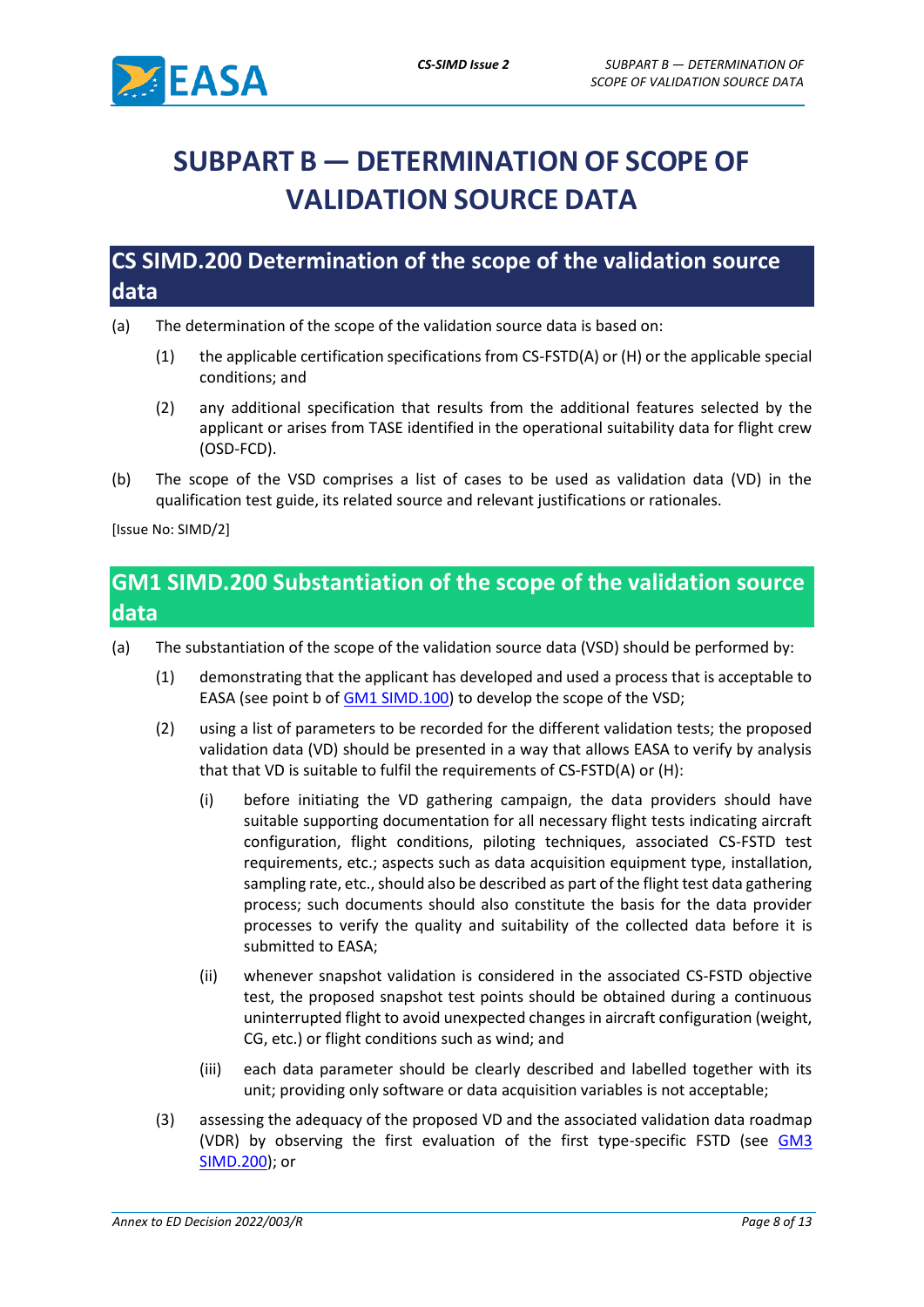- (4) alternatively, in any other way that may be proposed by the applicant and agreed by EASA.
- (b) An additional set of validation tests may be specified to complement the minimum set of validation tests that are listed in CS-FSTD(A) or (H) ('Table of FSTD validation tests').

A typical illustration of such possible additional specifications may be the following:

the behaviour of the aeroplane on ground at 95 % of maximum crosswind should be simulated with the associated VD. In this example, the minimum would normally be 60 % of the aeroplane flight manual (AFM) value.

(c) Based on the technical verification performed at the data provider and a theoretical compliance check of the presented VDR against the applicable regulations, EASA assesses the adequacy of the VDR and associated VD to establish if an initial evaluation can be envisaged. However, the result of the first evaluation of the first FSTD may lead to an update of the proposed VDR (see GM3 SIMD.200).

Subsequently, the updated VDR becomes the basis for the qualification of FSTDs for that type of aircraft.

<span id="page-8-0"></span>[Issue No: SIMD/2]

#### **GM2 SIMD.200 Sources of the validation source data**

(a) Aeroplanes

For the initial qualification of aeroplane FSTDs as defined in CS [SIMD.110\(a\)\(1\),](#page-4-0)validation data (VD), including validation flight test data or engineering data that is provided by the type certificate (TC) applicant/holder, should be used.

Data that does not come from a TC applicant/holder may be used if submitted by an organisation that holds an EASA supplemental type certificate (STC).

(b) Helicopters

For the initial qualification of helicopter FSTDs as defined in CS [SIMD.110\(a\)\(2\)](#page-4-0) VD, including flight test data or engineering data that is provided by the TC applicant/holder, should be used. Data from other sources may be used, when properly justified.

Data that does not come from a TC applicant/holder may be used if submitted by an organisation that holds an EASA STC.

- (c) Data other than flight test data should include an explanation of validity with respect to the available flight test information.
- (d) In case of a new aircraft type, the aircraft TC applicant's/holder's engineering simulation/simulator data, partially validated by flight test data, may be used to support the interim qualification of the FSTD.

<span id="page-8-1"></span>[Issue No: SIMD/2]

#### **GM3 SIMD.200 Process overview**

The diagram below describes the full process that may be followed, the various stakeholders involved, and the modification loops that may be applied to the validation data roadmap (VDR).

This full process applies to the VDR that is delivered by a data provider and to the first flight simulation training device (FSTD) qualification that is based on this VDR.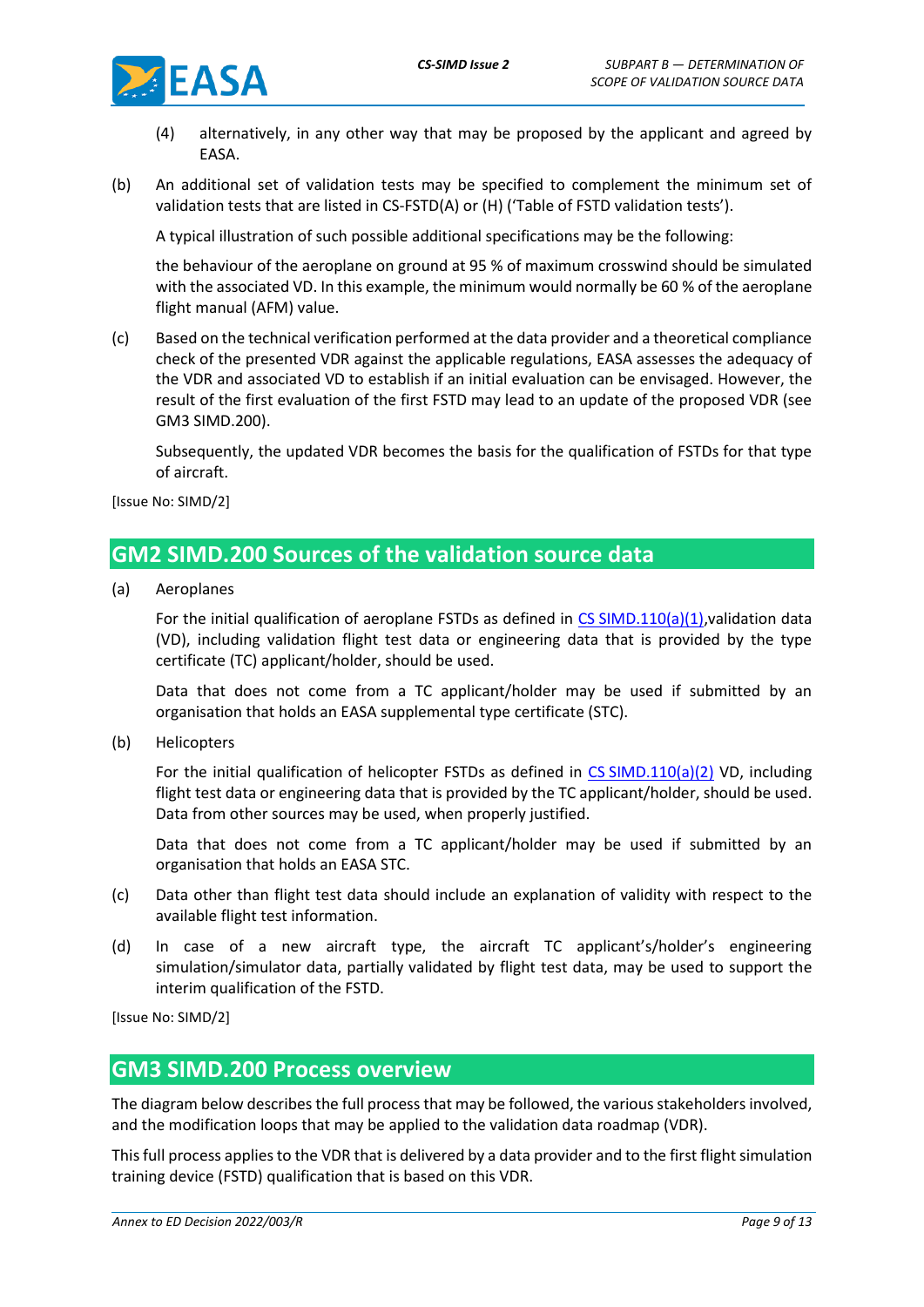



Point  $(1)$ : EASA is responsible for the technical verification of compliance against CS-SIMD. If a national aviation authority (NAA) is the competent authority for the evaluation of the FSTD, that NAA may support EASA in the technical verification. This technical verification may be done at the data provider's location.

Point ②: the VDR and the validation source data (VSD) may be modified as a result of the technical verification (e.g. inner correction loop, which is managed by EASA).

Point ③: the FSTD manufacturer should comply with CS-FSTD(A) or (H) and, if applicable, with the additional tests as specified in GM1 [SIMD.100.](#page-3-2)

Point ④: for the definition of 'Interim FSTD qualification', see ARA.FSTD.115, AMC1 ARA.FSTD.115, and GM1 ARA.FSTD.115 of Regulation (EU) No 1178/2011 (the 'Aircrew Regulation').

Point  $(5)$ : if an NAA is the competent authority for the evaluation of the FSTD, EASA is present during the evaluation to witness the correct implementation of the VDR and to evaluate whether corrections to the VDR are needed, for example to:

- validate the usability of the proposed scope of the VSD for the evaluation of an FSTD in accordance with the CS-FSTD(A) or (H) requirements or special conditions that are established based on ORA.FSTD.210 'Qualification basis' of the Aircrew Regulation;
- validate the completeness of the proposed validation data (VD) against the operational suitability data (OSD) requirements for simulator data (SIMD);
- validate the effectiveness of the applicant's OSD SIMD process;
- ensure that the data used to objectively assess that the first FSTD corresponds to that proposed by the data provider as part of the OSD requirements for SIMD; and
- identify any amendments to existing rationales or the need for additional rationales that are required to use the proposed data.

If EASA is the competent authority for the evaluation of the FSTD, EASA performs the evaluation.

#### Example

If the manufacturer of the first FSTD for a new aircraft type considers that the parameters of a flight test are not correctly processed/calculated and decides to recalculate them, then the rationale behind the required correction and the correction itself (not the result) should be mentioned in the VDR. This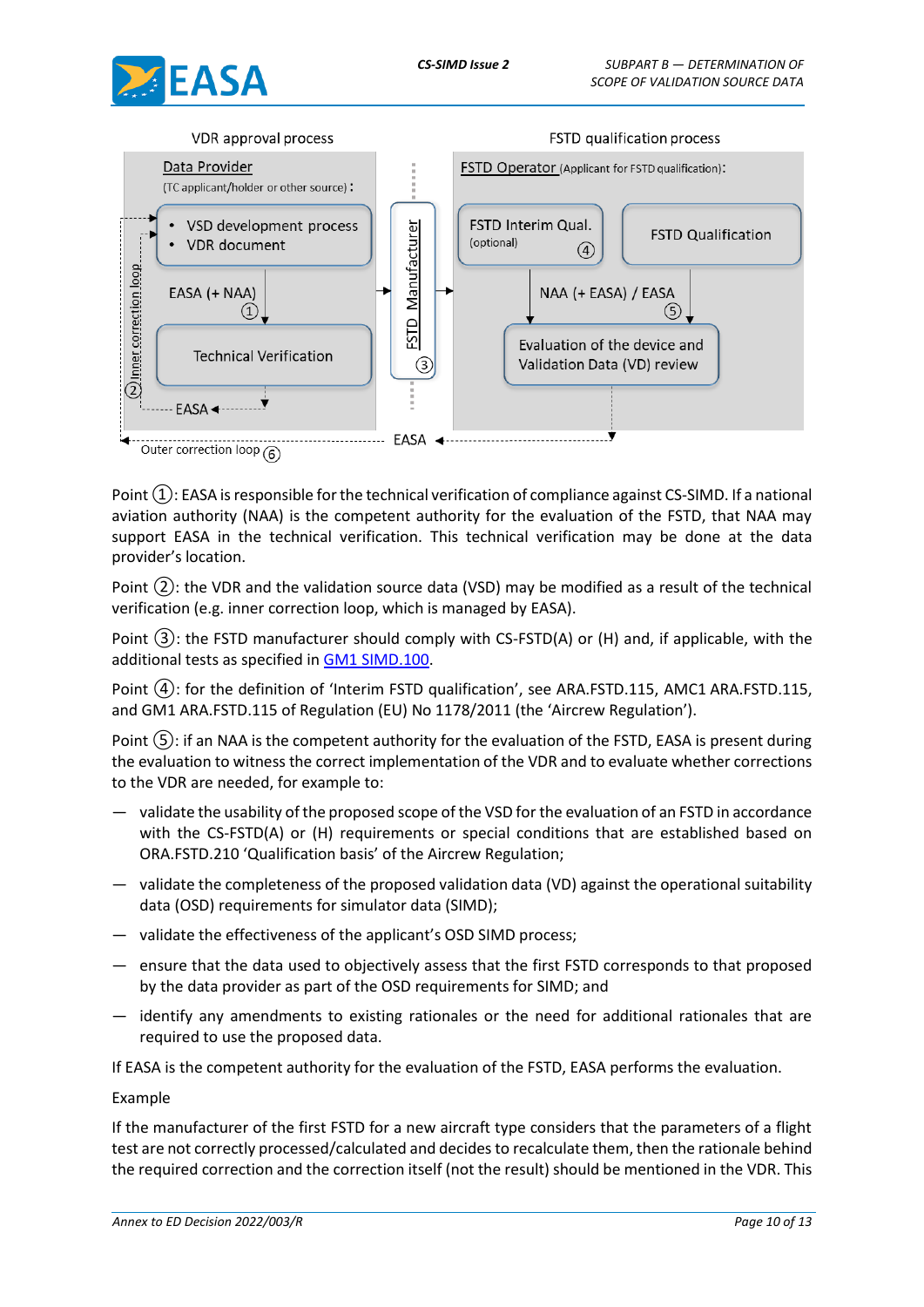

should happen in cooperation and agreement with the aircraft manufacturer/data provider, who should then amend and redistribute the VDR to avoid readdressing the same issue. This does not preclude an FSTD manufacturer from also mentioning rationales in the master qualification test guide (MQTG).

Point (6): the VDR and the VSD may be modified as a result of the first evaluation of the first FSTD (e.g. outer correction loop, which is managed by EASA). When the correction process is triggered by such a result, this process should be considered within a timeframe that is agreed with the competent authority, to ensure that the corrected VDR and VSD are used for further FSTDs to be qualified. During the process of data correction that leads to the correction of the first FSTD, that FSTD may be restricted in its use.

Additional feedback loops to the data provider may exist (e.g. from the training device manufacturer (TDM)) and should be considered by the data provider, as they may contribute to the improvement of the VDR.

After successful completion of the technical verification and the inner correction loop (point  $(2)$ , if required), the process for generating the VSD and the completeness of the VDR are considered suitable, and the VDR becomes the basis for the qualification of the first FSTD.

During the qualification of the first FSTD, the VDR may require corrections by the data provider in some areas. In that case, the outer loop (point  $(6)$ ) applies, the amended version of the VDR becomes the reference in the type certificate data sheet (TCDS), and that should be the qualification basis for subsequent FSTDs for that aircraft type.

The approval of the amended version of the VDR is based on the data provider's processes, which are verified by the competent authority.

The diagram below describes the various steps that the VDR may take. If no interim qualification is sought, then Step 1 does not apply.



[Issue No: SIMD/2]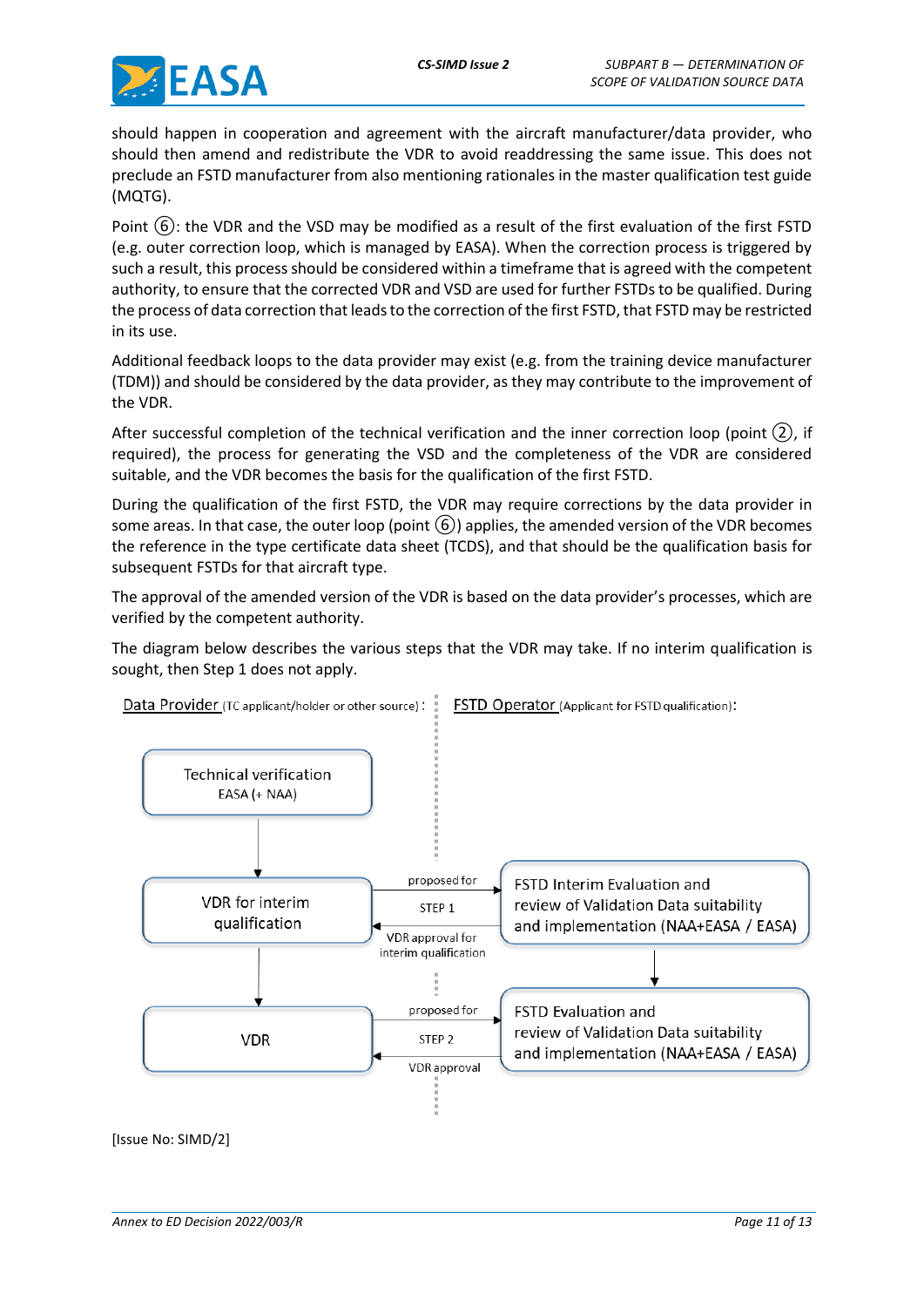

#### <span id="page-11-0"></span>**GM4 SIMD.200 Engineering simulator/simulation validation data**

- (a) An OSD applicant may choose to supply validation source data from a technically verified engineering simulator/simulation' to selectively supplement flight test data.
- (b) To be qualified to supply engineering simulator/simulation validation data, an applicant should:
	- (1) have a proven track record of successfully developing data packages;
	- (2) have demonstrated high quality prediction methods through comparisons of predicted and flight test validated data;
	- (3) provide a demonstration of the engineering simulator/simulation fidelity to the aircraft. The use of the engineering simulator/simulation to support aircraft development and certification is an acceptable means of demonstration; and
	- (4) have an acceptable configuration control system in place covering the engineering simulator/simulation.
- (c) Applicants that seek to take advantage of this alternative arrangement should inform EASA at an early stage of the process.

<span id="page-11-1"></span>[Issue No: SIMD/2]

### **GM5 SIMD.200 Determination of the scope of the validation source data**

- (a) The definition of the scope of the validation source data (VSD) to be used as validation data (VD) in the master qualification test guide (MQTG) should be provided through a validation data roadmap (VDR).
- (b) The VDR should clearly identify the sources of the data for all the required tests. It should also provide information on the validity of that data. For example, the VDR for a specific engine type and thrust/power rating configuration should include the revision levels of all the avionics that affect the aircraft handling qualities and performance and/or navigation equipment capabilities and performances (for example, localiser performance with vertical guidance (LPV) approaches).

The VDR should also include justifications/rationales for:

- cases where data or parameters are missing (in such cases, engineering simulation data may be used);
- cases where flight test methods require explanation; or
- other comparable cases,

together with a brief description of the cause/effect of any deviation from the data requirements.

Furthermore, the applicable aircraft configuration that affects the specification of the FSTD should be identified.

The VDR should also define and provide data for aircraft weight and balance configurations, as well as other properties for which an FSTD "Statement of Compliance" (SoC) is required (i.e. weight and balance terms such as 'light', 'heavy', 'medium', 'AFT CG', 'FWD CG', etc.).

More guidance on the VDR is available in the following documents: